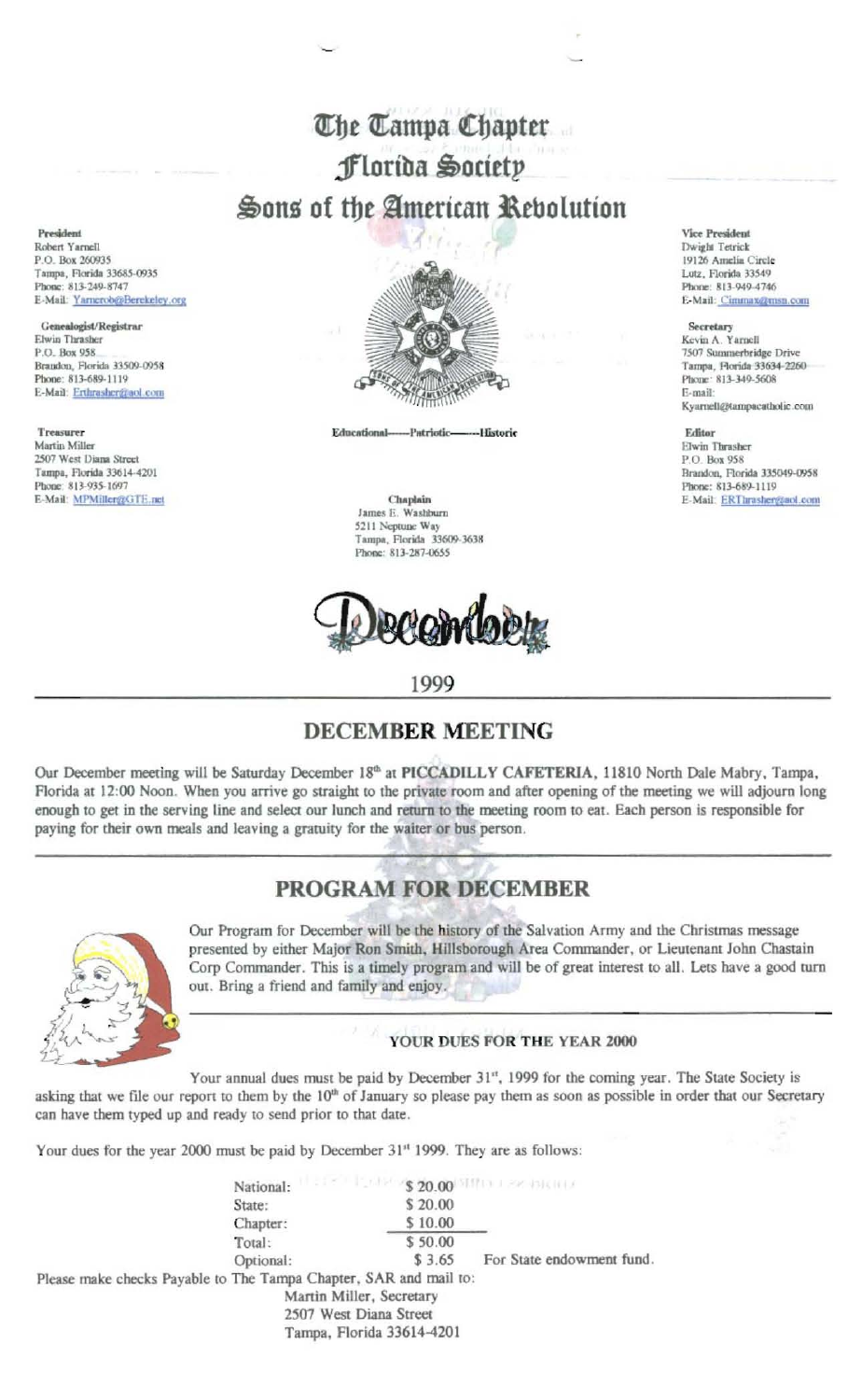DID YOU KNOW

Only two people signed the Declaration of Independence on July 4<sup>th</sup>, John Hancock and Charles Thomson. Most of the rest signed on August 2<sup>nd</sup>, but the last signature wasn't added until 5 years later.





### **DALENHA MARIA DIGI**



**MERRY CHRISTMAS** 



Elwin Thrasher Editor Tampa Chapter SAR P.O. Box 958 Brandon, Florida 33509-0958

ADDRESS CORRECTION REQUESTED

四五/リ rei bi a